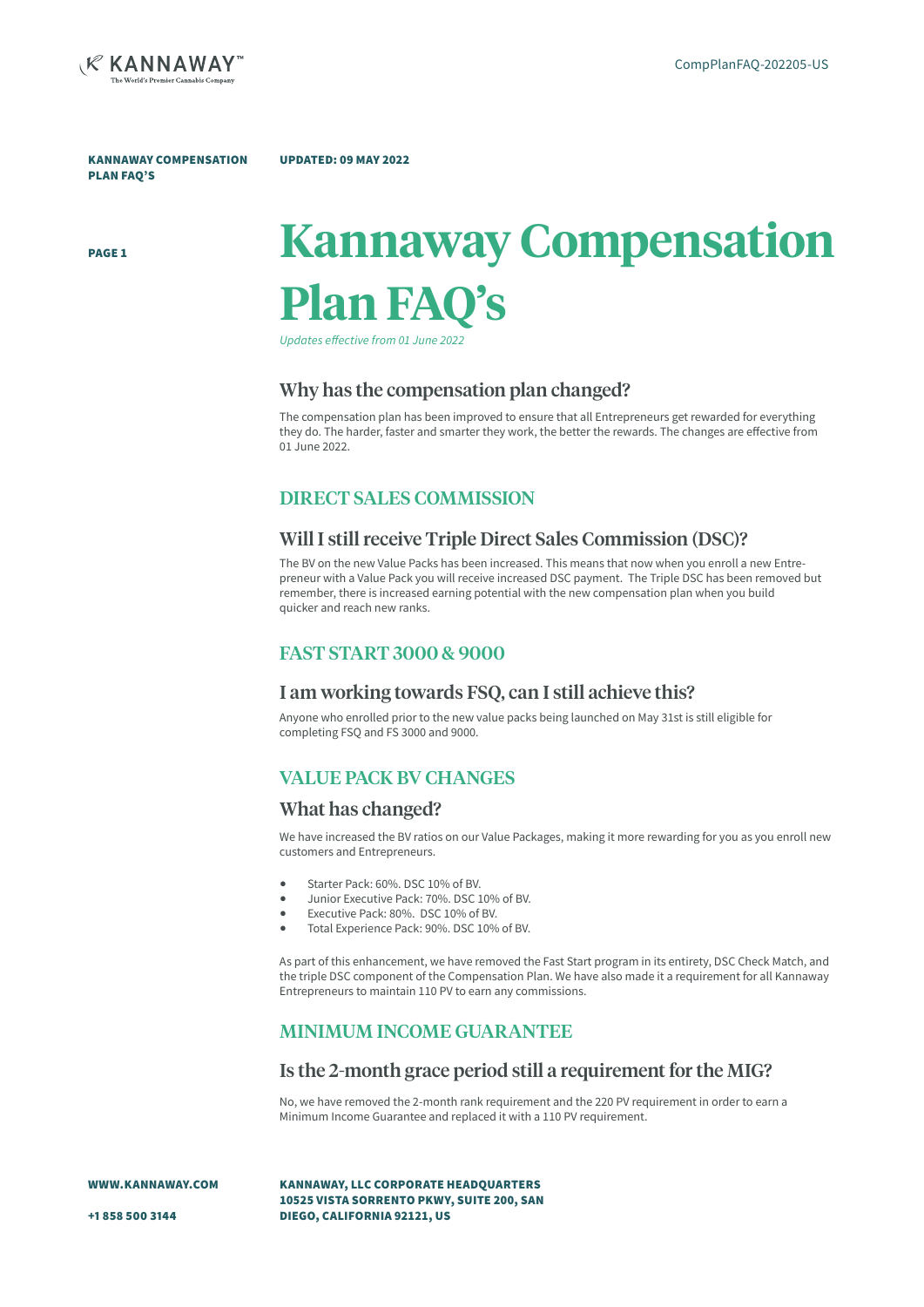

KANNAWAY COMPENSATION PLAN FAQ'S

#### UPDATED: 09 MAY 2022

## PAGE 2 What is 'Usable Elite Volume'?

It is your total Enrollment Tree Volume (EV) used to determine your eligible MIG amount. Applies to all Entrepreneurs, regardless of enrollment date.

This means that you can count 60% of the required rank volume from your largest leg PLUS the volume from all of your other legs as your. For example, an Area Director would not be able to count more than 9,000 points from their largest leg.

#### What are the new MIG amounts?

- Executive Director MIG \$500 \$1,500
- Area Director MIG \$1,500 \$4,500
- Regional Director MIG \$4,500 \$10,000
- 100K Club MIG \$10,000 \$13,500
- National Director MIG \$13,500 \$24,000
- International Director MIG \$24,000 \$39,999
- Vice Presidential Ambassador MIG \$40,000 \$60,000
- Presidential Ambassador MIG \$70,000
- Crown Ambassador MIG \$83,333
- Double Crown Ambassador MIG \$83,333

**\*In order to be eligible to earn a MIG, all Entrepreneurs must** maintain 110 PV and have 3 personally sponsored Entrepreneurs on 3 separate legs each with 110 PV.

#### Does PV spill-over count in the weak leg for Usable Elite Volume?

Yes.

#### Will there be a change in Retail commission paid to Entrepreneurs?

No change.

## Is it still a requirement to have 3 active legs?

Yes, this is a fundamental requirement to building a strong business.

# RANK ADVANCEMENT COMMISSION

#### What are the new Rank Advancement Commission amounts?

- Director \$200\*
- Senior Director  $$200 + B$ onus  $$200**$ <br>• 100k Club Rank \$3.750 + Bonus \$3.75
- 100k Club Rank \$3,750 + Bonus \$3,750\*\*
- International Director \$24,000
- Vice Presidential Director \$40,000 + Visit to Corporate Offices
- Presidential Ambassador \$70,000 + Rolex Watch
- Crown Ambassador \$100,000 + Tesla\*\*\*
- Double Crown Ambassador \$200,000

*\*If you rank advance within 30 days*

*\*\*If you rank advance within 60 days*

\*\*We have added a 100k Rank permanently to the Compensation Plan between Regional Director and National Director.

\*\*\*Tesla rewarded as part of a lease. Achieving the rank covers the initial fees and first year of the lease. To continue lease payments, maintain the rank of Crown Ambassador.

Every Entreprenuer that is qualified at regional or above 75% of the time will be on Team Elite. If you are qualified at your highest earned rank 75% of the time, then you would be National Director Team Elite as an example.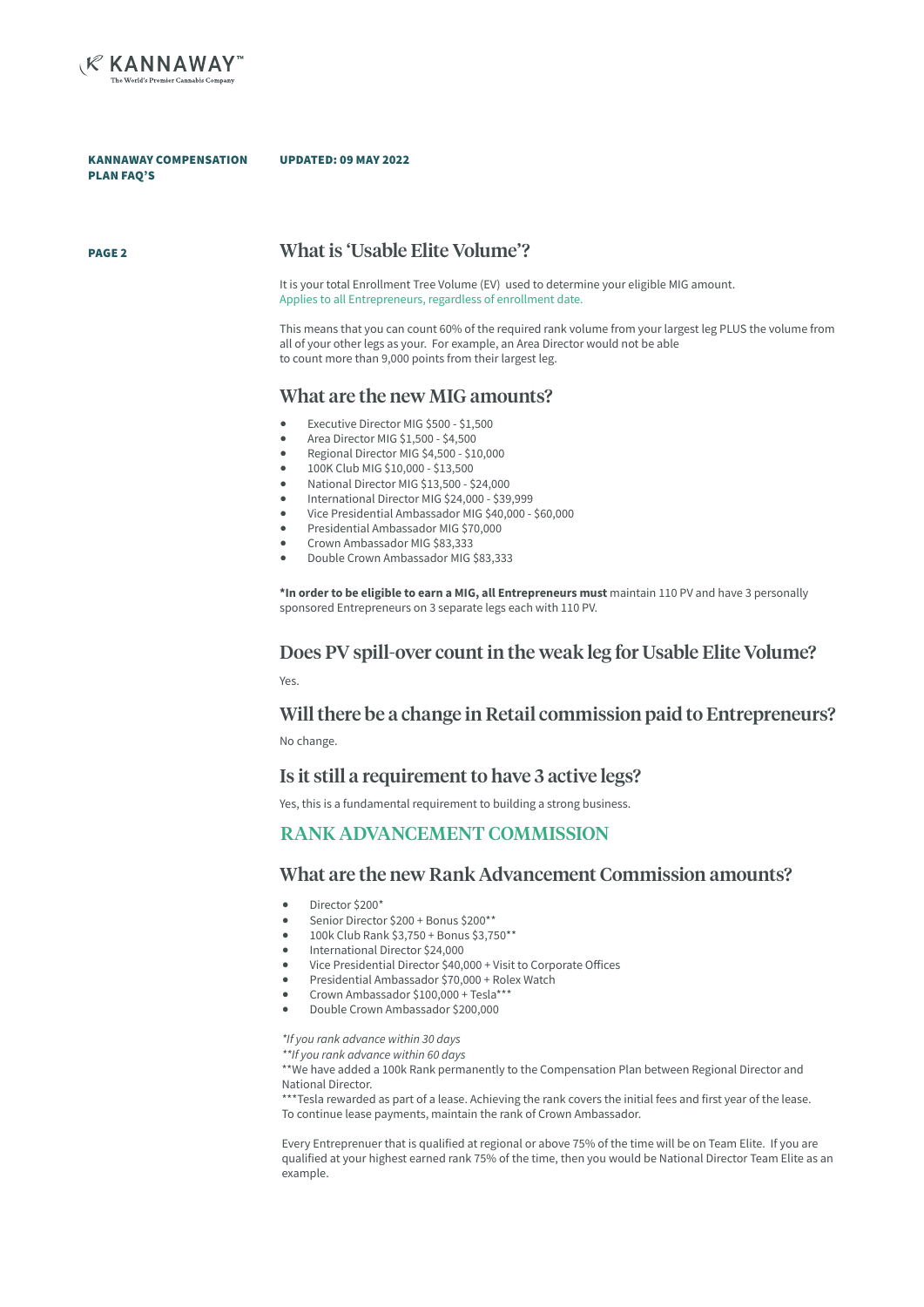

KANNAWAY COMPENSATION PLAN FAQ'S

#### UPDATED: 09 MAY 2022

PAGE 3

## Will Rank Advancement Commission be paid separately from the MIG?

No.

### SMARTSHIP

#### What are the changes?

We have revised and made a positive change to the SmartShip program to reward loyalty in your business. We have removed the automatic 10% discount on Autoship. This feature will be removed on Monday, May 31st. The new program rewards loyalty.

Here's how the improved loyalty program works. When you place SmartShip orders for 6 consecutive months, you'll receive the 7th month for free + BV! All you need to do is pay for shipping. The value of the 'free' month will be based on the average SmartShip order for the previous 6 months. Only your first SmartShip order counts toward your average and must run before the 18th of the month. Minimum 110 BV required. Here's an example:

Month 1 \$800 Month 2 \$900 Month 3 \$500 Month 4 \$700 Month 5 \$300 Month 6 \$1000 TOTAL: \$4200

Previous 10% saving: \$420

**New 1-month free saving: \$700**

## Will the shipping cost be included on the 7th month free SmartShip?

The shipping cost for the 7th month free is not included.

# Is there a minimum BV needed to qualify for the 7th month free?

Yes, 110 BV

## Will a returned SmartShip order still count towards my six months?

Returned orders will not be counted. Six consecutive months are required to achieve the 7th month free order.

## Will SmartShip purchases since 1 June be counted in the 6 months SmartShip loyalty program?

Yes

#### Are all of the other SmartShip requirements still in place?

The only requirement is to have 6 consecutive months of SmartShip.

## Will the SmartShip for customers also change?

Yes, customers will also be on the new program.